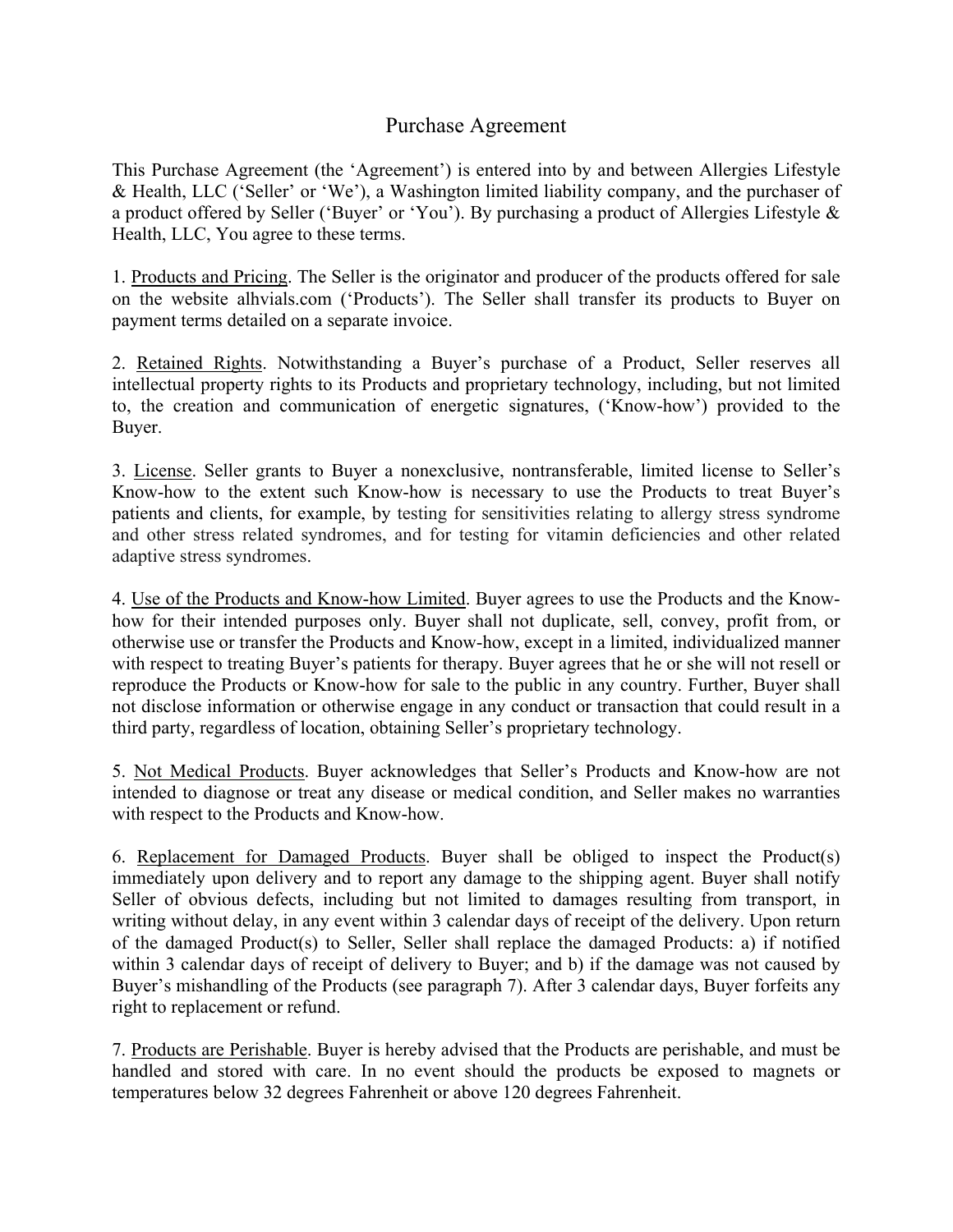8. Force Majeure; Impossibility. Seller agrees to make good faith efforts to obtain and distribute the Products Buyer purchases. However, Buyer acknowledges that circumstances outside of Seller's control, for example, pandemic or other public health catastrophe, emergency laws, and supply chain disruptions, may obstruct Seller's good faith efforts to transfer the Products to Buyer. Seller shall not be deemed to have breached this Agreement for delay of transfer or circumstances that render Seller's delivery of Products impossible. Buyer is encouraged to consider that such circumstances may make it difficult or impossible to use purchased Products for Buyer's desired use. Nevertheless, no refunds will be given for Products delivered to Buyer.

9. Remedies. Buyer acknowledges that Seller would suffer extensive damages and irreparable harm, the extent of which would be difficult and uneconomical to determine, if Buyer, or its agents or employees, breach this Agreement. As such, Buyer shall pay liquidated damages in the amount of \$50,000.00 (fifty thousand dollars) for each violation of this Agreement's terms. The parties hereby acknowledge and agree that the sum of \$50,000.00 (fifty thousand dollars) per violation constitutes reasonable compensation to Seller for a breach of this Agreement. Notwithstanding the foregoing, the provisions of this Agreement relating to liquidated damages shall not limit remedies that may otherwise be available to Seller in law or equity; and Seller shall be entitled to recover its attorney fees and legal costs to enforce this Agreement or to recover damages under this Agreement. Damages due to Buyer under this Agreement shall be limited to the amount Buyer paid or owes to Seller for the Product(s) and Know-how.

10. Indemnification. Buyer shall indemnify Seller and its directors, officers, employees, and agents, and hold each of them harmless from and against any and all losses, damages, liabilities, costs, and expenses (including reasonable attorneys' fees and expenses) in connection with any and all suits, investigations, claims, or demands of third parties arising from or occurring as a result of: (i) the use of Seller's Product or Know-how; (ii) Buyer's breach of this Agreement, including the enforcement of Seller's rights under this paragraph 9; and (iii) the negligence or willful misconduct on the part of Buyer or its agents, successors, and assigns with respect to the Products or Know-how.

11. DISCLAIMER OF WARRANTIES. EXCEPT FOR THE EXPRESS WARRANTIES SET FORTH HEREIN, NEITHER PARTY MAKES ANY REPRESENTATIONS OR GRANTS ANY WARRANTIES, EXPRESS OR IMPLIED, EITHER IN FACT OR BY OPERATION OF LAW, BY STATUTE OR OTHERWISE AND EACH PARTY SPECIFICALLY DISCLAIMS ANY OTHER WARRANTIES, WHETHER WRITTEN OR ORAL OR EXPRESS OR IMPLIED, INCLUDING ANY WARRANTY OF QUALITY, MERCHANTABILITY, OR FITNESS FOR A PARTICULAR USE OR PURPOSE.

12. Assignment. Buyer shall not assign its rights or delegate its obligations under this Agreement, whether by operation of law or otherwise, in whole or in part without the prior written consent of Seller, which consent shall not be unreasonably withheld.

13. Dispute Resolution. If a dispute arises between the parties in connection with or relating to this Agreement or Seller's Products or Know-how, the parties agree to attempt mediation